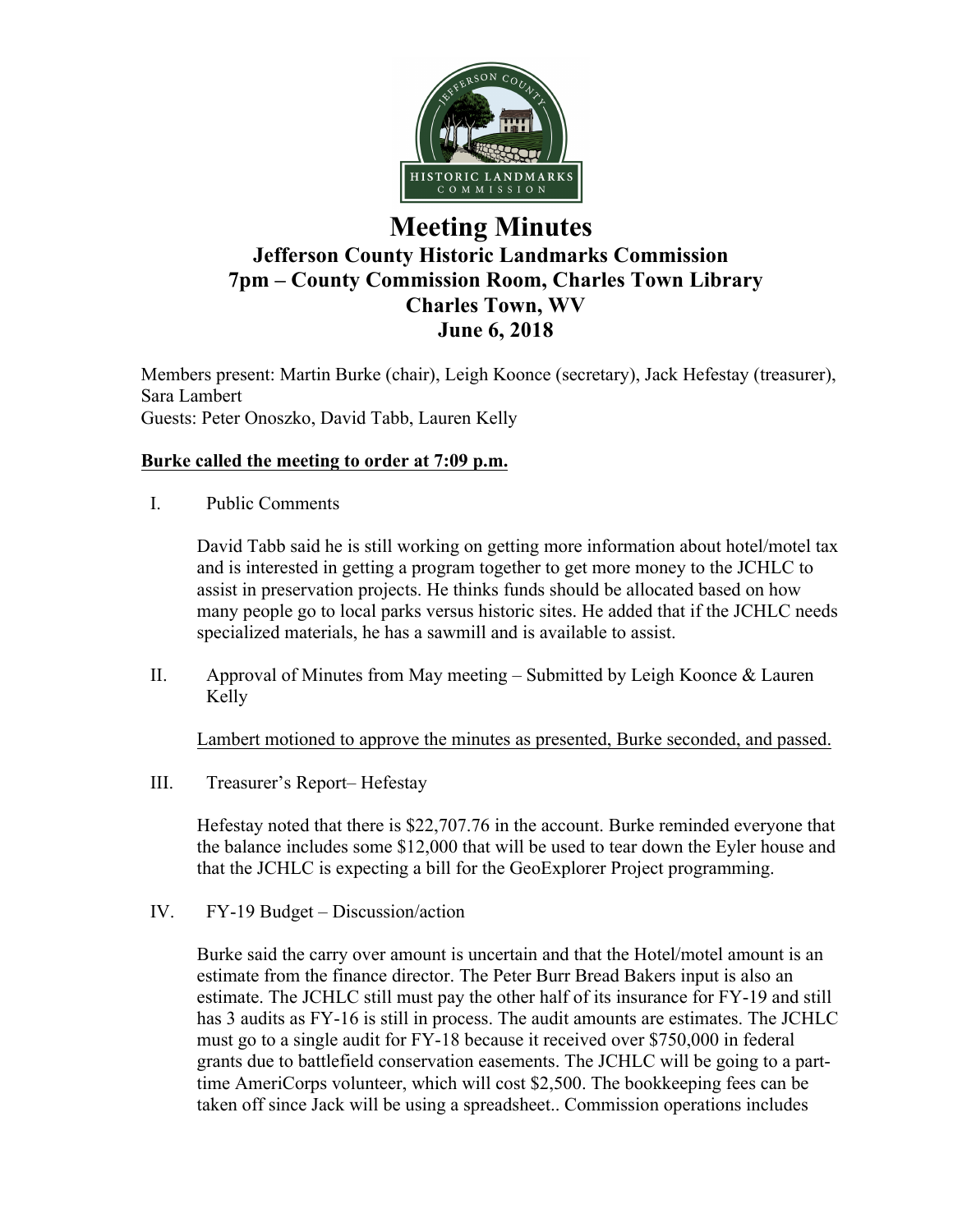things like postage, mailbox fees, brochures, and miscellany. The JCHLC archives are on deposit at Shepherd; the JCHLC pays for archival labor and supplies Other costs include Preservation Alliance of WV membership, National Trust for Historic Preservation membership (which allows access to their grants), and legal fees (hiring an outside attorney for the BZA application to contest the zoning administrator's decision that effectively strikes 4.4C from zoning ordinance – the paperwork has been filed). Koonce asked if the JCHLC only has legal fees when challenging other county organizations. Onoszko pointed out that Nathan Cochran shouldn't be advising the BZA if he is also representing the zoning administrator. If the BZA rules against the JCHLC, a decision will have to be made about whether to go to circuit court. Other expenses relate the JCHLC's properties and \$2,800 has been allotted for: battlefield security & maintenance, a survey of the Eyler tract so that a packet can be put together with that property and 2 other smaller parcels for a conservation easement, and Peter Burr Farm's utilities and security. Burke will be meeting with Parks & Recreation this week about the MOU on Peter Burr Farm. They have been cutting the grass and hoped to recoup their costs, but have only held 2 events and made about \$1,500. They have also let their marketing person go. The JCHLC will now have to add \$1,500 to have them cut the grass. \$1,000 has also been allotted for Snow Hill. Two chimney caps have blown off and need to be replaced. The JCHLC is seeking grants for Duffields Depot and has allotted \$2,500 for GeoExplorer. The budget also sets aside funds for the Our History, Our Community endowment fund, but that amount can be changed or omitted.

Hefestay moved to accept the preliminary budget, Lambert seconded, and passed.

#### V. Snow Hill/Poor Farm Preservation Easement – Discussion/action

Horter was not present to discuss the easement. Burke would like to tie the covenant to the deed to restrict subsequent owners as opposed to donating a preservation easement to an outside organization. Burke will send out the proposed easement so the commission members can forward comments. The easement will be sent on to Walter Washington.

VI. Announcements and Reports

## A. Status of the WV GeoExplorer Project – Theriault

Theriault says work is coming along well. They are working on the format; Things are starting to come back up online. The new site will use free Wikipedia software, eliminating the need to buy new software.

B. JC Courthouse Committee – Koonce

Koonce noted that the iron gates are back up. John Allen should be forwarding the furniture inventory. There have been problems assembling the committee, and they have gotten the sense that Judge Steve Redding is not particularly interested in taking part.

C. Status of Rte. 340 Project– Horter